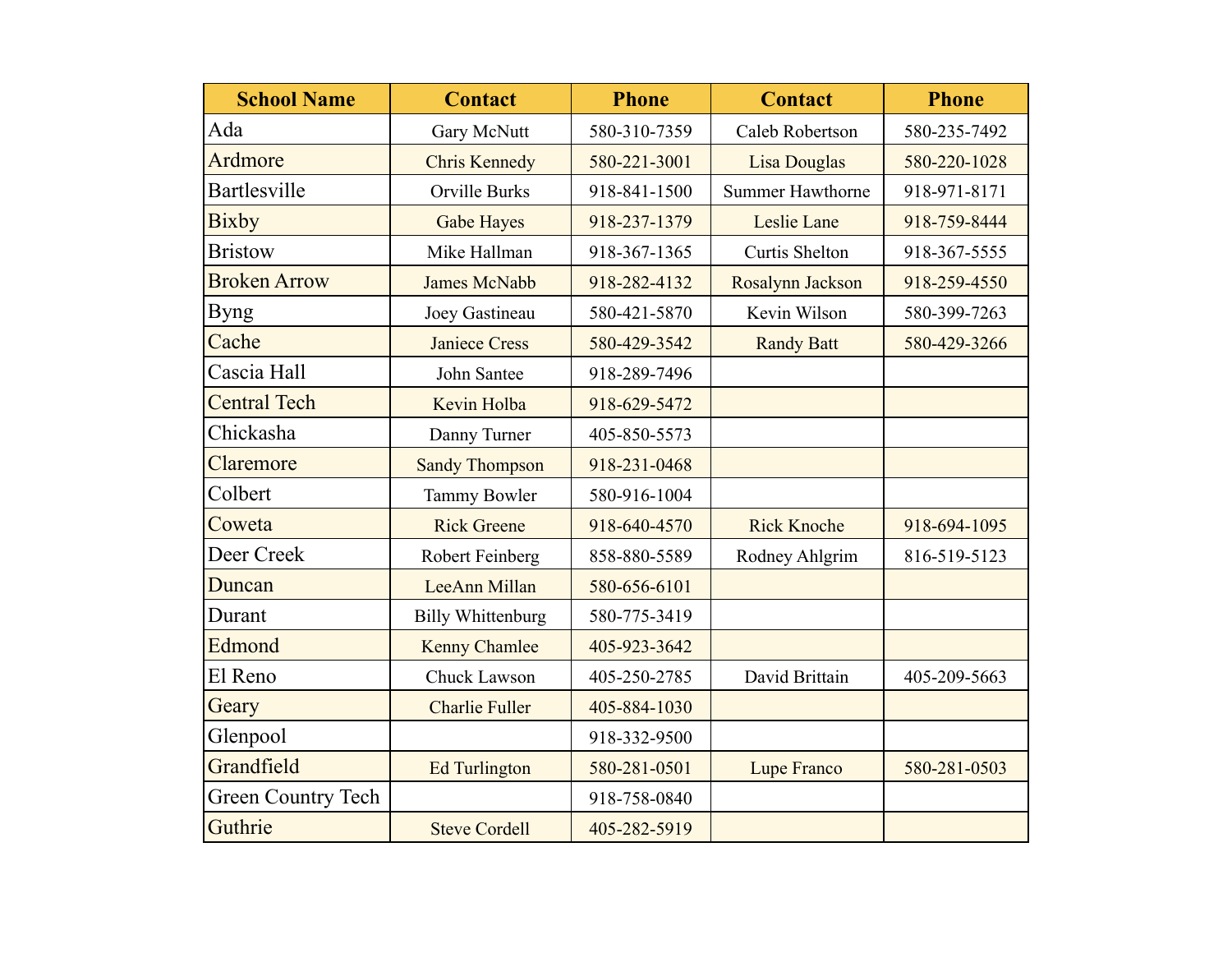| <b>School Name</b>      | <b>Contact</b>         | <b>Phone</b> | <b>Contact</b>        | <b>Phone</b> |
|-------------------------|------------------------|--------------|-----------------------|--------------|
| Guymon                  | Scot Dahl              | 580-651-9406 | <b>Bret Rider</b>     | 580-539-1002 |
| Hailyville              | <b>Tracy Holloway</b>  | 918-302-7853 |                       |              |
| Haworth                 | Neal Pollard           | 580-612-3457 | Jason Price           | 405-315-4295 |
| <b>High Plains Tech</b> | Damon McAllister       | 580-334-4422 | <b>Barclay Holt</b>   | 405-850-0665 |
| Holdenville             | Mithcell Gosey         | 405-712-0643 | Randy Davenport       | 405-712-0643 |
| Hominy                  | <b>Kenny Christian</b> | 918-595-5485 |                       |              |
| Inola                   |                        | 918-543-2255 |                       |              |
| Kiamichi - Hugo         | <b>Dwight Kos</b>      | 580-317-3917 |                       |              |
| Kingston                | <b>Steve Johnson</b>   | 580-564-5728 | Julie Diaz            | 580-564-5191 |
| Konawa                  | <b>Allen Reynolds</b>  | 580-436-9321 |                       |              |
| Lawton                  | Jay Hunt               | 580-585-4999 | Kayla Hunt            | 580-647-6463 |
| Maysville               | <b>David Moates</b>    | 405-867-5595 |                       |              |
| McAlester               |                        |              | Robert Williams       | 918-424-1610 |
| <b>Meridian Tech</b>    |                        |              | Doug Majors           | 405-377-3333 |
| Metro Tech              | <b>Crystal Scott</b>   | 405-314-9595 | <b>Charles Gordon</b> | 405-410-2859 |
| Moore                   |                        | 405-203-8266 |                       | 405-203-8268 |
| Muskogee                | <b>Brad Smythe</b>     | 918-577-0005 | Chris Burton          | 918-577-2799 |
| <b>Mustang</b>          | Donnie Ryan            | 405-831-6483 | <b>Fred Clason</b>    | 405-620-1162 |
| Noble                   | Frank Solomon          | 405-323-0010 |                       |              |
| Owasso                  | <b>Billy Oliver</b>    | 918-606-4879 |                       |              |
| Pioneer                 | Mark McAlister         | 580-548-6656 |                       |              |
| Ponca City              | <b>Randy Empting</b>   | 580-304-9459 | Doug Spicer           | 580-304-1484 |
| Putnam City             | Troy Owen              | 405-535-0614 | Mechanic              | 405-789-3244 |
| Sapulpa                 | <b>Beverly Woolery</b> | 918-237-1538 | <b>Joe Slitzker</b>   | 918-808-8949 |